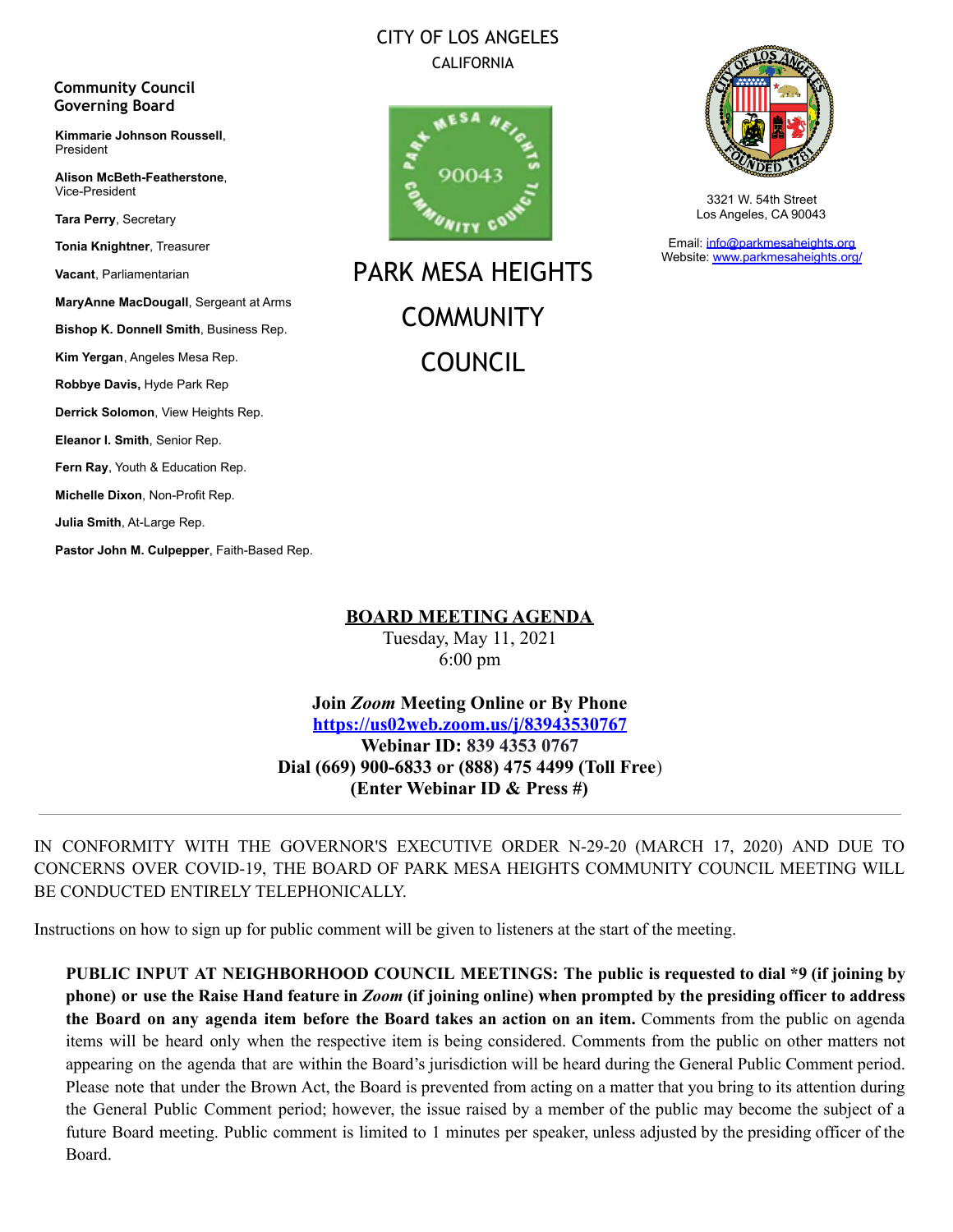#### **I. Welcome and Neighborhood Council Reports, Discussion, Action (s), Vote(s):**

\*Speaker Time Limit: 3 minutes / Questions & Comments: 1 minute per person.

- a. Call to Order | Pledge of Allegiance| Moment of Silence
- b. Roll Call
- c. Secretary: Approval of the Minutes
- d. Treasury Report: Possible Action (s) Discussion, Vote(s) on funding issues and not limited to Monthly Expenditures Reports (MER's)
- e. Neighborhood Council repetitive Liaison/Reports: Dept. of Aging, Animal Services, homelessness and Public Works, Film, Grievance, and Legal
- f. PMHCC Representative Reports on but not limited to Issues/Concerns/Actions from **Stakeholders**
- g. Active Committee Reports
	- 1.) Planning and Land Use Committee Report Shawn Davis
	- 2.) Legislative Committee Report Julia Smith
	- 3.) Bylaws Committee Report Dale Stieber
	- 4.) Beautification Committee Vacant
	- 5.) Education Committee Fern Ray
	- 6.) Outreach Committee- Vacant

### **II. Community | Government Reports & Announcements: Possible Discussion(s), Actions(s), and Vote(s).**

\*Speaker Time Limit: 3 minutes / Questions & Comments: 1 minute per person.

- a. City Councilman Marqueece Harris-Dawson District 8 Representatives
- b. LAPD Sr. Lead Officer | Southwest  $& 77<sup>th</sup> Division$
- c. Government Departments/Agencies to include: Department of Neighborhood Empowerment /EmpowerLA Represntatives, Board of Neighborhood Commissioners' and LA City Planning Representatives, Public Libraries.
- d. PMHCC City Budget Advocates Report: Develop & PMHCC list of Budget Item Requests.
- **III. Presentation(s): Possible Discussion, Action(s) and Vote(s): General Public Comment on All Agenda Items: Possible Continuation of General Meeting & Special Board Meeting Business.** \*Speaker Time Limit: 10 minutes / Questions & Comments 1 minute per person.
	- 1. Dynasty's United Youth Association NPG
- **IV. New Business: Possible Discussion, Action(s), Vote(s): General Public Comment on All Agenda Items to Include continuation of "tabled business."**
- **V. General Public Comment on Non-Agenda Items. (1 minute)**
- **VI. Announcements:** PMHCC Board Members and Stakeholders. Speakers, please use microphone to state your name and organization and limit your comments to 1 minute. In the absence of "Speaker Cards", please raise your **digital hand** to be acknowledged or **\*9** if on the phone.
- **VII. ADJOURNMENT**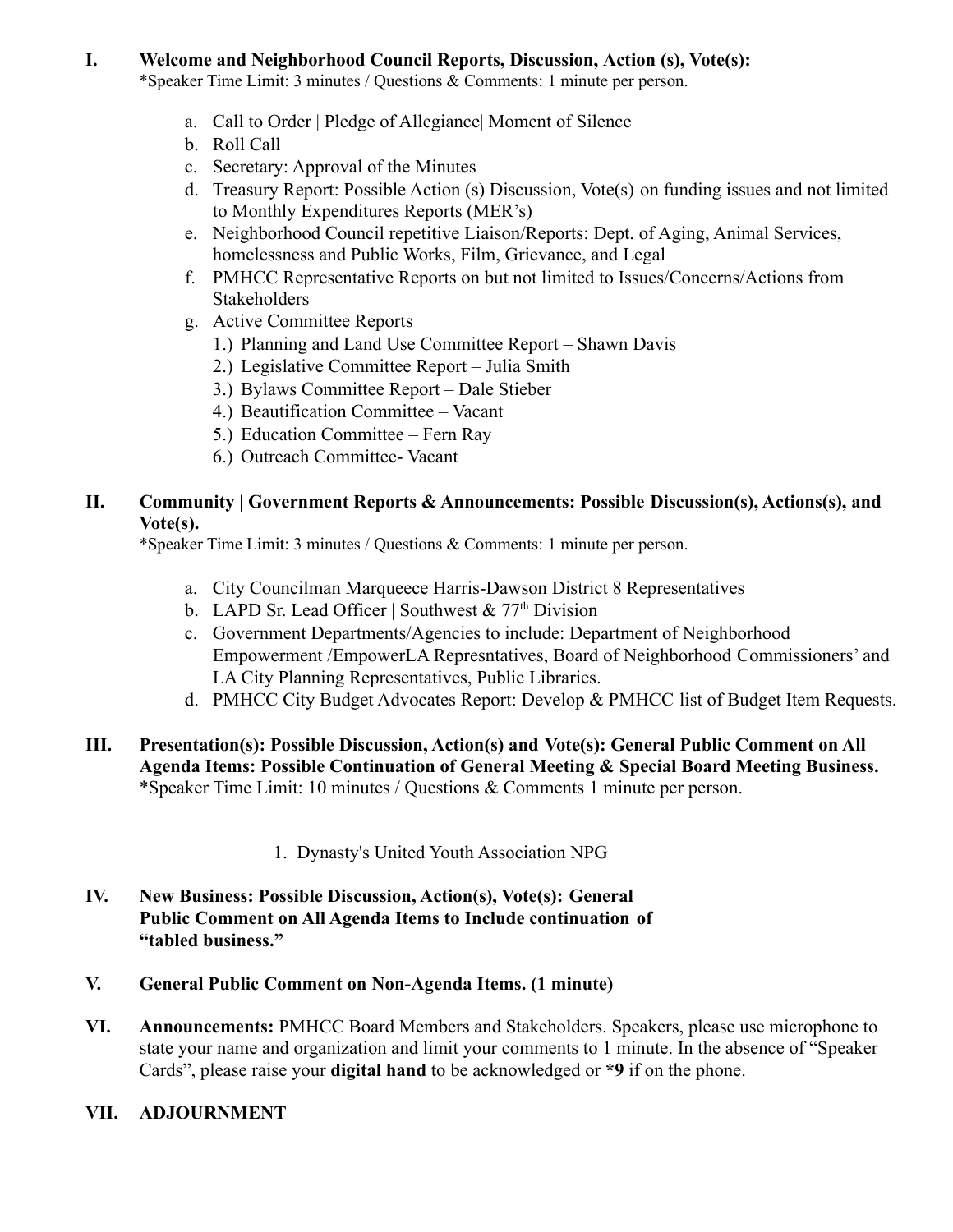## **Next General Meeting**: **June 12, 2021 at 10:00am**

# **Next Board Meeting: June 15, 2021 at 6:00pm**

#### **COMMITTEES**

(Committee meeting dates and times subject to change)

*A.)* **FINANCE COMMITTEE:** Ms. Tonia Knightner, Chairperson: Committee will review Council's expenditures and modifications on budget line items and balances *(MEETING DATES VARY*) @ *6:00 PM –PMHCC VIRTUAL OFFICE*

*B.)* **OUTREACH COMMITTEE: Vacant**: Committee will lead discussion regarding proposed Strategies and Activities to increase and maintain Outreach efforts *(MEETING DATES VARY) @ 6:00PM – PMHCC VIRTUAL OFFICE*

*C.)* **BYLAWS COMMITTEE: Dale Stieber, Chairperson**: Committee is responsible for Amending, Reviewing and making recommendations for the PMHCC Bylaws to the Board *(MEETING DATES VARY) @ 6:00 PM – PMHCC VIRTUAL OFFICE*

*D.)* **PLANNING, LAND USE and BEAUTIFICATION COMMITTEE:** Ms. Shawn Davis, Chairperson, **Chairperson of Beautification, Vacant**: Discussions, Review of Land Use Developments and how they meet the needs of the Park Mesa Heights Community

*(VIRTUAL MEETING DATES)* 1 ST & 3 rd Monday of each month, 7:00pm - 9:00PM *– PMHCC VIRTUAL OFFICE*

**E.) EDUCATION COMMITTEE: Fern Ray, Chairperson**: Committee focuses on Educational opportunities for Adults and Youth in Park Mesa Heights *(MEETING DATES VARY)* @ 6:00PM - *PMHCC VIRTUAL OFFICE*

*D.) LEGISLATIVE COMMITTEE (Ad Hoc Comm.), Julia Smith, Chairperson: Committee focuses on legislative proposals and actions happening in our state & district to keep PMHCC Board and stakeholders informed on legislative processes happening in PMHCC and District 8.*

PUBLIC INPUT AT NEIGHBORHOOD COUNCIL MEETINGS – The public is requested dial \*9, when prompted by the presiding officer, to address the Board on any agenda item before the Board takes an action on an item. Comments from the public on agenda items will be heard only when the respective item is being considered. Comments from the public on other matters not appearing on the agenda that are within the Board's jurisdiction will be heard during the General Public Comment period. Please note that under the Brown Act, the Board is prevented from acting on a matter that you bring to its attention during the General Public Comment period; however, the issue raised by a member of the public may become the subject of a future Board meeting.

The public is requested to fill out a "Speaker Card" to address the Board on any agenda item before the Board takes an action. If "Speaker Cards are not available, Chairperson will ask that hands be raised so person requesting to speak can be acknowledged. Public comment is limited to 1 minute per speaker, but the Board has the discretion to modify the amount of time for any speaker. Public Access of Records: In compliance with Government Code section 54957.5, non-exempt writings that are distributed to a majority or all of the board in advance of a meeting, may be viewed at [www.parkmesaheights.org](http://www.parkmesaheights.org), or at the scheduled meeting. In addition, if you would like a copy of any record related to an item on the agenda, please contact PMHCC Office at 323-421-6251. TRANSLATE SERVICES: Translators, sign language interpreters, assistive listening devices for the hard of hearing and/or other auxiliary aids/services are available upon request. To ensure the availability of services, please make your request at least three (3) working days before the scheduled date. If you have any questions regarding this notice, please call 323-421-6251, Park Mesa Heights Community Council Office.

SERVICIOS DE TRADUCCION Traductores, intérpretes de lenguaje de señas, dispositivos de ayuda auditiva para